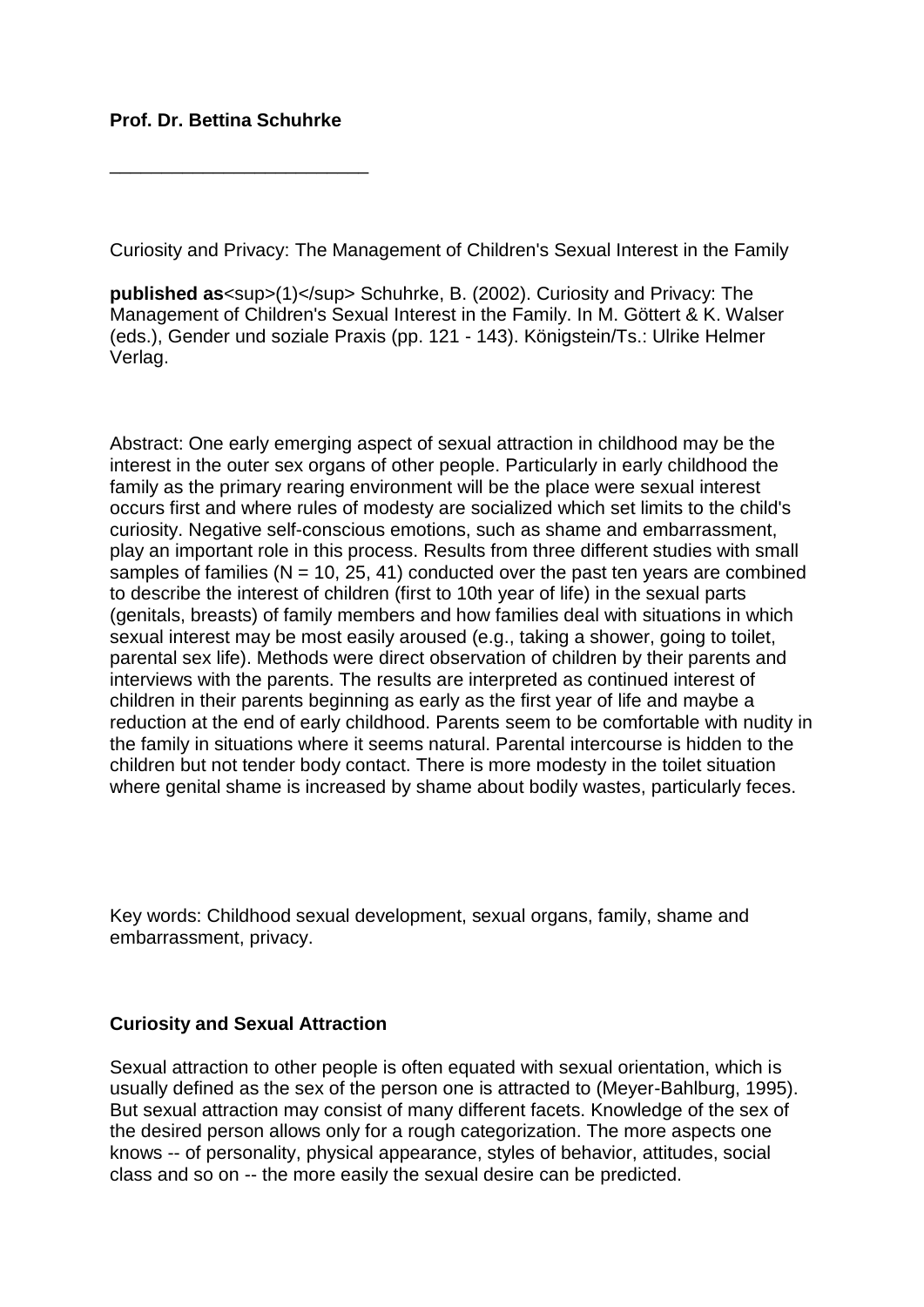In retrospective studies, the age people remember being sexually attracted to another person varies considerably. Many studies report a mean age at some time in prepuberty, somewhere between nine and eleven years (Cohen and Savin-Williams, 1996; McClintock and Herdt, 1996). But in several cases the answers of subjects point back much further into early childhood. Such a wide range of answers is typically associated with problems of remembrance, but also they can be attributed to the lack of a clear definition of what is meant by being sexually attracted to a person. As described above, people may react to different facets of sexual attraction, and there may also be developmental changes in what the characteristic aspects of sexual attraction are. Sexual attraction in childhood can be triggered by changes in the hormonal system (McClintock and Herdt, 1996), but may also be dependent on some other, generally not sex-related, aspects of personal development, e.g. the acquired stage of cognitive abilities, that determine how aspects of sexual life can be mentally represented (Goldman and Goldman, 1983). In addition to this, a certain degree of stimulation of sexual interest by environmental conditions needs to be present. Early in life, sexual attraction may just mean interest in the sexual parts of other people. Children build up mental representations of the surrounding world including the physical characteristics of people who take care of them. When children get older, the sex parts of the body become laden with meaning in different ways. For some children, the experience with the sex parts may be largely of a direct physical nature; for others their representation builds basically on abstract information conveyed verbally or by means of books etc. Some children may have experiences exclusively with their own bodies, others with those of other people also.

In our western culture, the normal rearing environment is now that of a small family consisting of parents and a few children who are tied to each other by strong emotional bonds. This is the environment in which the sexual characteristics of other people are explored for the first time. Freud (1961) stressed that the normal choice of a sexual object occuring in puberty takes pattern from early infantile models of the parents. But he did not describe systematically what the child is later looking for in his or her partner. Instead of characteristics belonging exclusively to the other person, one must probably consider if a partner is suitable to take over particular roles in rather complex relationship patterns in which sexuality is embedded.

However, observations in kindergarten reveal early intense relationships which seem to include sexual interest and emotional bonding to a person outside the family and remind us in many aspects of the love relationships of adults. These may be the relationships subjects in the studies cited above remember when they are asked about their first feelings of being sexually attracted. It is quite unclear if these relationships already take the pattern of the parental model. Nelly Wolffheim (1966), a psychoanalyst, briefly reports 24 cases of homo- or heterosexual erotic relationships in young children. With one exception, they are between three and six years of age. The majority of them are five years old, the age when, according to psychoanalytic theory, the oedipal situation becomes resolved and Wolffheim brings up the question of whether the erotic relationship with other children replaces the unsatisfying oedipal relation to parents.<sup>(2)</sup>

## **Sexual Privacy in the Family**

For most people, sexual behavior is largely enacted in a private sphere -- a space in a physical sense or in the sense of information or knowledge to which access is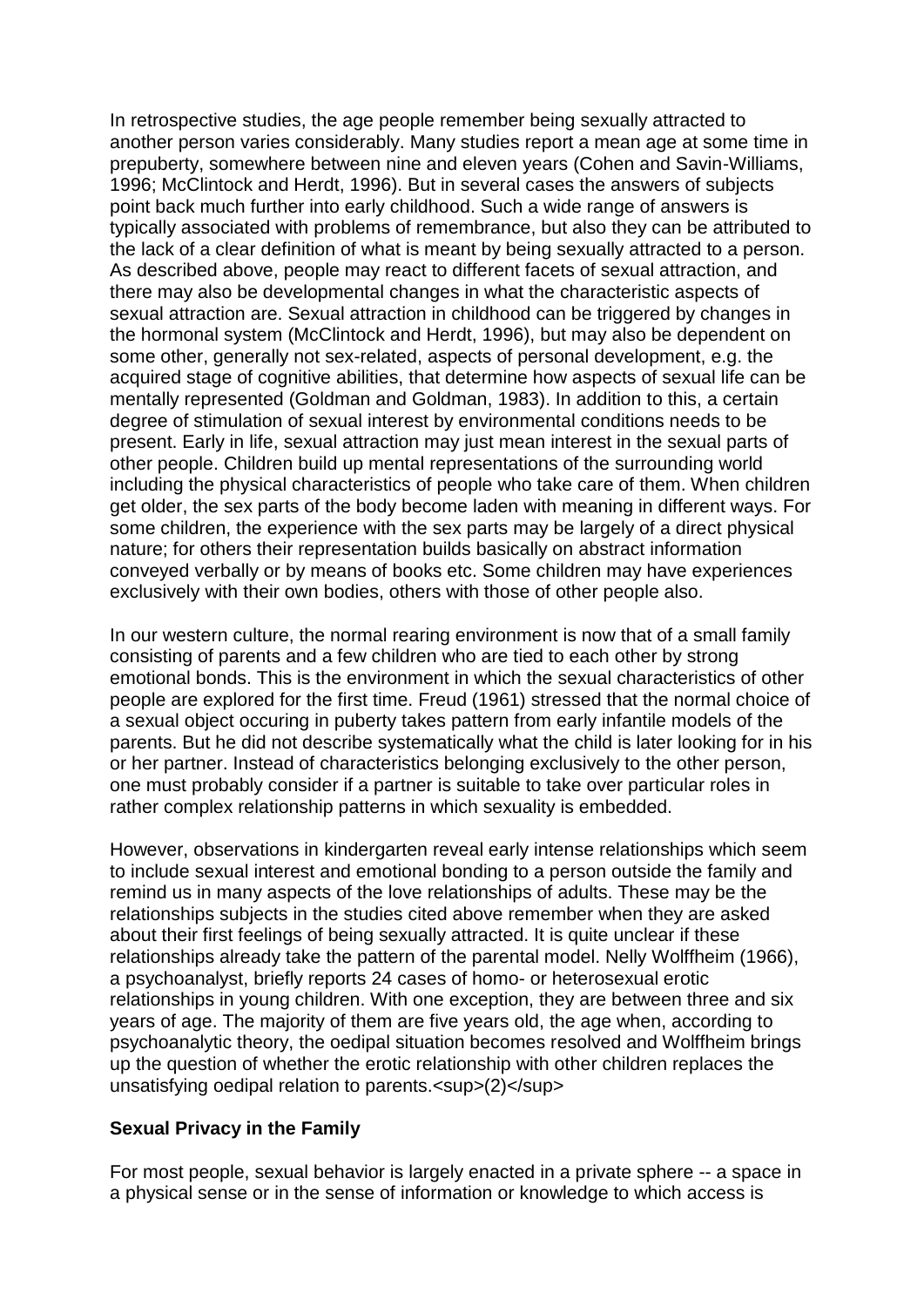highly controlled. In such a space, intimacy between individuals or with oneself can grow; people can become deeply engaged with each other or with themselves without being afraid of being judged or assaulted. Even in sexual relationships, the desire for another person is limited to a certain extent by a private sphere.

Arrangements of a private sphere vary culturally, historically (see Duerr, 1988), and individually. However, a basic amount of privacy seems to be guaranteed in all societies. In western culture, certain body-related behavior (e.g., picking one's nose, applying make-up, intercourse), body parts (e.g., genitals, breasts), and excretory processes (e.g., defecation, spitting, menstruation) should not be perceivable (e.g., visible, to be heard or smelled) in public or are restricted to particular areas (e.g., sauna, nudist beach, ladies' room). Standards may have relaxed during the last three decades as far as the visibility of sexual behavior and body parts in public are concerned. However, the discussion about child sexual abuse and gender correct behavior codes have sharpened our perception of privacy. As Schmidt (1995) puts it - - what is called for nowadays is a high degree of self-control even in the face of the strongest sexual stimuli. Elias (1992) has already referred to the role of emotions, particularly shame and embarrassment, in the historical transformation in which behavioral control became increasingly internalized. Modern functionalist emotion theories ascribe two functions to self-conscious emotions -- they help to insure the obedience to social rules and standards and they help to protect the private sphere (Izard, 1991; Malatesta, 1989). Our society offers a system of behavioral rules (e.g., to wear dresses) and material devices (e.g., toilet cabins, seperate bed rooms for different family members and different purposes, see de Swaan, 1989) to protect the private sphere. At the same time, disobservance of the rules becomes a powerful stimulant for negative, self-conscious emotions in itself which are very aversive feelings for people.

Since the 1980s, psychology has increasingly studied shame, embarrassment and related emotions, but so far, not much is known about these self-conscious emotions in relation to the body and sexual behavior in particular.<sup>(3)</sup> Failure to ensure privacy (e.g., nudity) or loss of bodily control (e.g., flatulence) are mentioned in several studies as antecedents of embarrassment (e.g., Miller, 1995; Keltner and Busnell, 1996). Shame is more readily used when studies deal with severe intrusions into the private bodily sphere, such as child sexual abuse (e.g., Andrews, 1997; Feiring et al., 1996). However, what counts as a severe intrusion may differ among societies. In countries, where coverage of the face is the rule for women in public, women who grew up or lived under these circumstances for a long period of time have probably internalized the rule and would be deeply ashamed if a stranger saw their faces. Even in western countries, shame may well occur in the case of public nudity depending on aspects of the situation. If a person presented him/herself nude voluntarily, maybe under the influence of alcohol, he/she will later be probably ashamed of the behavior. If it occurred as a mishap (immediate) embarrassment will be more likely.

The word 'shame' developed from an Indo-European root (scama) which means 'to hide, to cover oneself' (s. Wurmser, 1993). This may as well refer to the nonverbal behavior and action tendencies typically associated with the acute emotion of shame (e.g., to lower the head, wish to sink into the ground) as well as to the self-protective behavior mentioned above. Only anatomical names with latin roots remind one of the relation between shame and the external genital organs (pudenda, lat. pudere to be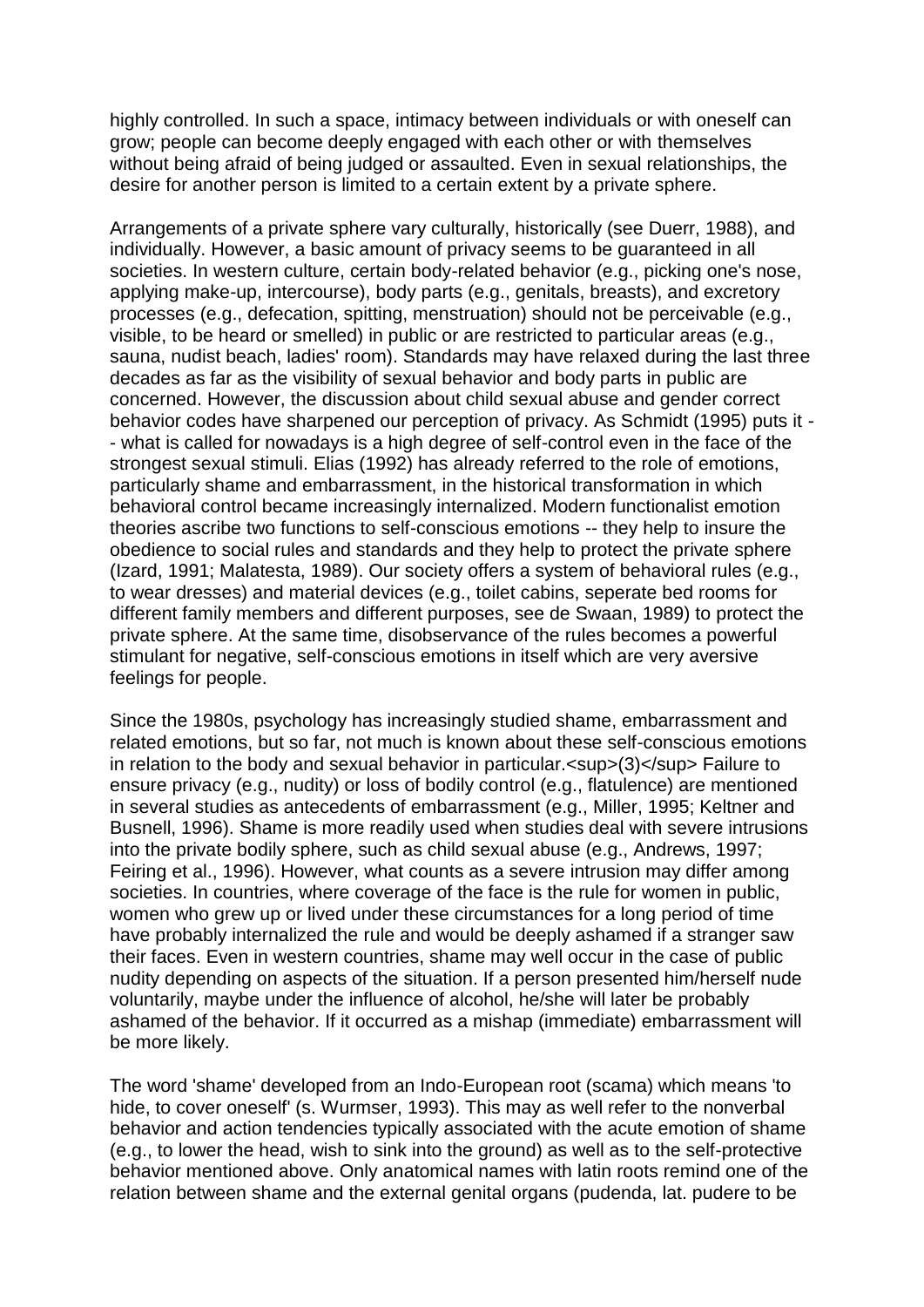ashamed) particularly the female genitalia (vulva). In a British study from the 1960s, middle class mothers tried to teach their children that their bodies were generally okay, nothing to be ashamed of, but that there are private parts which have to be dressed (Newson and Newson, in Rosenfeld et al., 1984). They tried to disconnect the emotion of shame from sexuality and privacy.

Early in life, children are socialized into the rules of privacy practiced in their family. The older they become, the more their social environment widens. They get in contact with new influences and the rules for proper bodily presentation, they have to process, become more complex.<sup>(4)</sup> Even in the family, the rules have to adapt to changes -- changes in members (e.g., newborn children, step parents), and changes typical for parents and children as they procede through the life cycle (e.g., puberty, aging of the parental body). There are few up-to-date studies that deal with the topic of bodily privacy or modesty in the family (e.g., Rosenfeld et al., 1984).

In the following, three investigations are presented. The first two, longitudinal studies (study 1 and 2) mainly center on children's discovery of their own bodies and those of other people. The results presented here deal with the interest of children in the genitals and breasts of other people, particularly their parents. Study 2 was done by A. Schmidt and is based on the concept that was developed for study 1. All information is quoted from Schmidt (1989). A third, cross-sectional study (study 3), mainly explores the development of bodily shame <sup>(5)</sup> in children and the rules of modesty in the family. In this study, bodily shame is viewed from two sides - on the one hand, as it occurs in relation to the child's own body and protects the child himself ('self-directed shame'), and on the other, hand as it occurs in relation to other people's bodies, either as vicarious shame for a person the child identifies with or as consideration for the need of other people to have their physical privacy protected ('other-directed shame').

## **Design of the Studies**

**Participants** 

Study 1

Twenty-five families participated in the first study. With the exception of one family, one child was always in the focus of our attention (26 children, 1 pair of male twins in one family; 11 girls, 15 boys). The families lived in a middle-sized city in northern Bavaria, and in the surrounding area. Addresses of parents were taken from a bulletin published by the local marriage license bureau, containing notes on most children born in the local hospital, and from lists of birth preparation classes lead by midwives. Some families learned about the project by word-of-mouth. Twenty-eight percent of the families who had been informed by at least one letter, agreed to be in the study. The topic was announced as body discovery in general and the genital aspect was not emphasized. The main reasons for not participating were the duration of the study (12 months) and the large amount of work involved.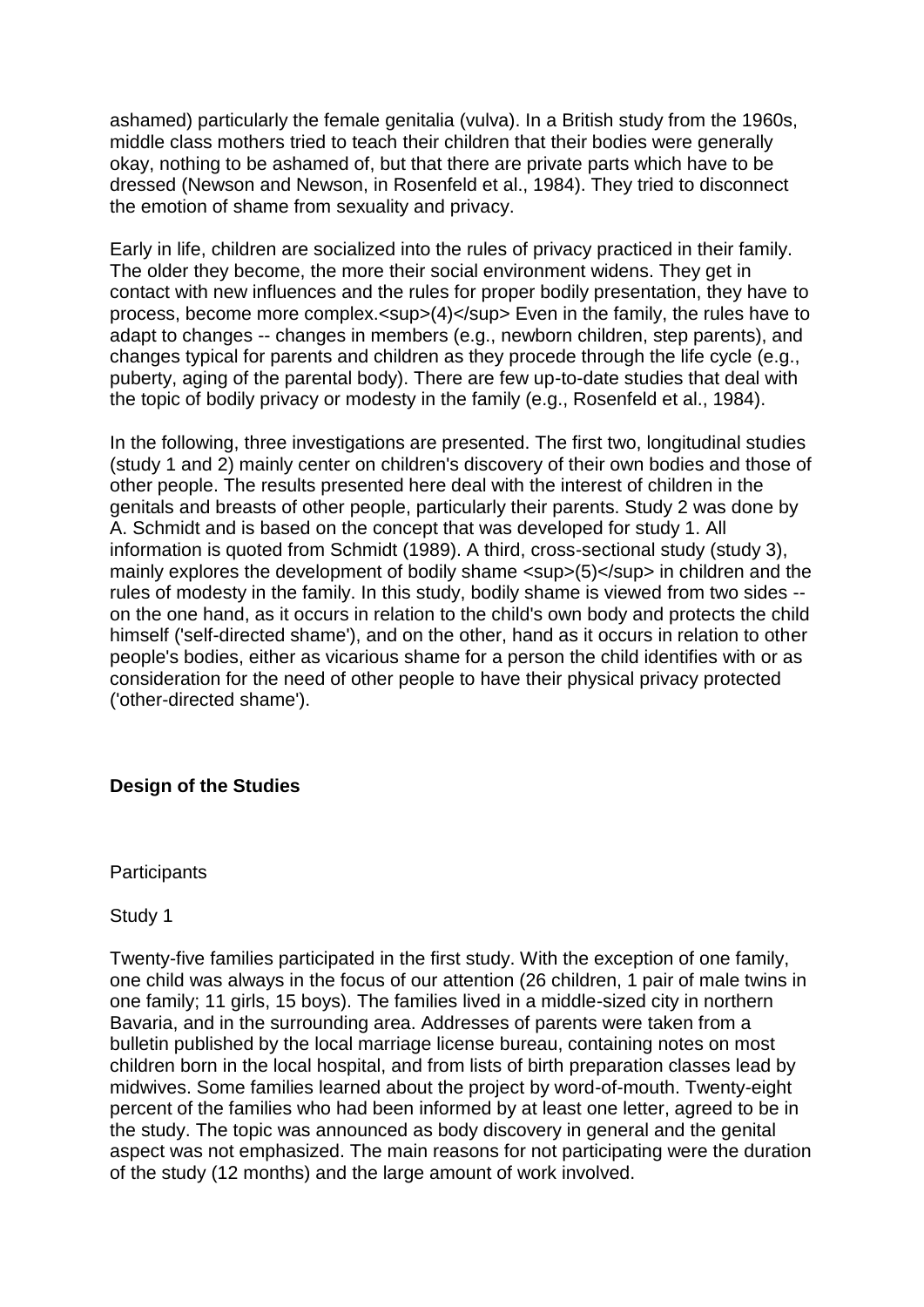The families were from various social backgrounds, although mostly middle class. Ten mothers and 12 fathers held a degree from highschool, the rest had finished lower level types of schooling. The mothers were between 24 and 43 years old (mean  $= 29$  years), the fathers were between 24 and 45 years old (mean  $= 32$  years). At the end of their second year of life nine children had no siblings (mean  $= 1.9$ ) children per family). At the second time of data collection, only three children remained without siblings.

## Study 2

Ten families were in the investigation, one newborn child in each family (three girls, seven boys). The families were found via birth preparation classes. Twenty-six percent of the couples who had received brief information on the project decided to take part. At least 70% of the fathers and 80% of the mothers had obtained education comparable to a highschool degree. The mothers were between 22 and 33 years old, the fathers between 23 and 39. The reasons to not participate were the same as in study 1.

## Study 3<sup>(6)</sup>

Fourty-one families agreed to be in the study. These are 20% of the families contacted. The addresses of most families were taken from the bulletin mentioned above. A few families learned about the study by a notice posted in a kindergarten or by word-of-mouth. Besides the delicate topic, the fact that their children themselves were to take part in the study made several parents react cautiously. Again, we concentrated mainly on one child in each family. The age of the children ranged from four to nine years. We studied between six and eight children in each age group and always about half of them were boys and the other half were girls (21 boys, 19 girls).

As in study 1, parents with higher education were overrepresented. 43.9% of the mothers and 56.1% of the fathers held a degree from high school, the rest had finished lower level types of schooling. On average, the parents were older than in the first study (mothers: 25 to 46 years, mean = 35 years; fathers: 27 to 48 years,  $mean = 38$  years) and the families had a rather large number of children (mean  $=$ 2.3). Only three children had no siblings.

## **Data Collection**

Study 1

Parents -- usually the mother -- observed their children longitudinally during their second year of life (1986 - 1987) (mean age at begin = 13 months 2 days, end = 24 months). The parents were instructed to report all new situations (situations with a new type of behavior, place, context, person, etc.) in which children discovered their own bodies, or those of other people, or reacted to what other people did to the children's bodies. The observations were recorded on audiotape or paper, were regularly collected by the researcher and discussed with the parents. When the children reached the age of 26 months, an interview was conducted which also included questions on genital discovery and on children's opportunities to be naked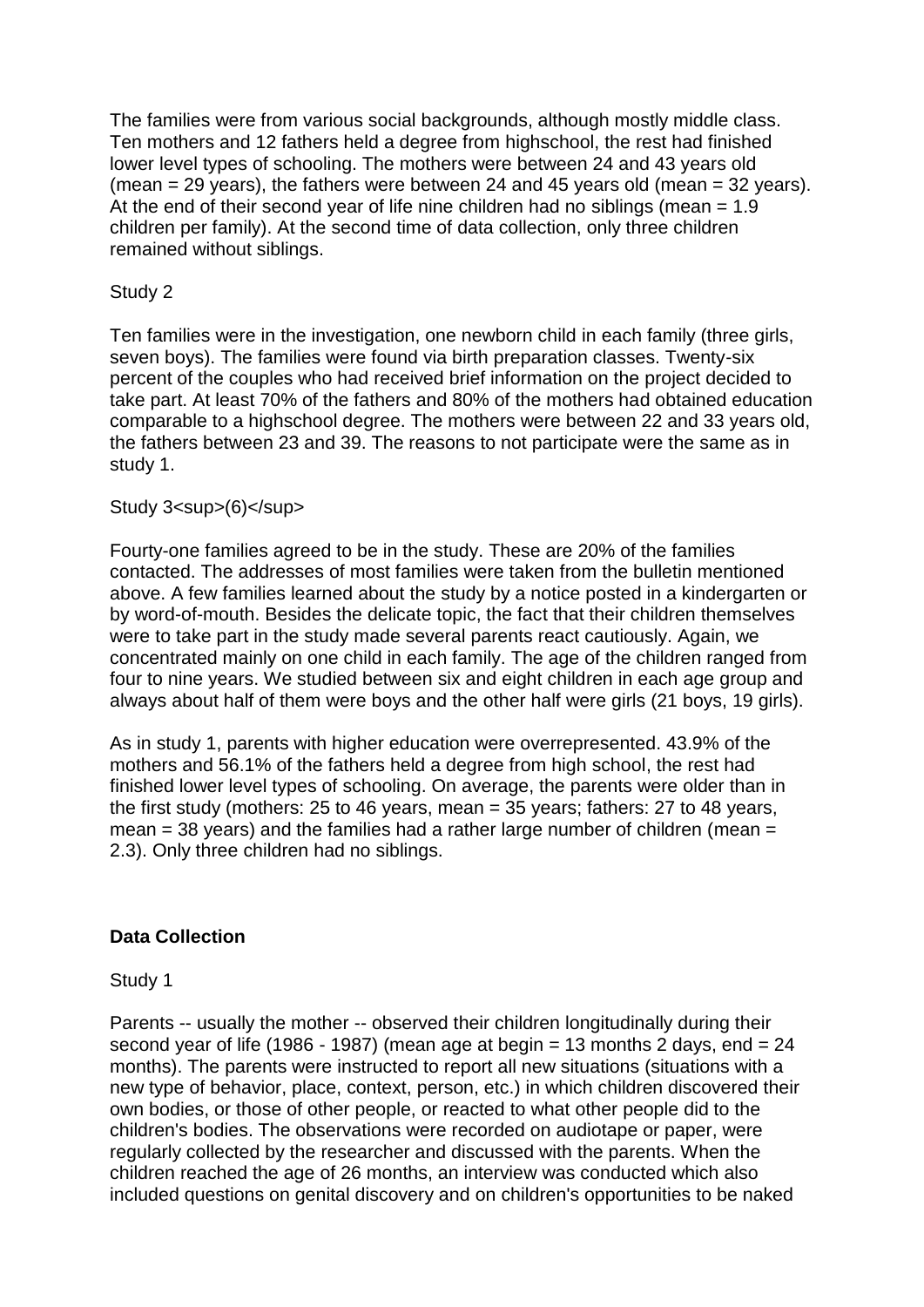and to see other people naked in the bath or on the toilet. When the children were in their sixth year of life (1991), the mothers were interviewed again.<sup>(7)</sup>

## Study 2

The methods were similar to study 1. Observation started in most cases three weeks after birth, in one case nine weeks after birth and ended at the age of one year (1986 - 1987). The observers were interviewed twice -- when the child was 6 months and one year old.

# Study 3

During a visit to the families home, qualitative interviews were conducted with both parents in seperate rooms at the same time. The interview schedule covered six areas: (1) parental understanding of shame in general and of bodily shame in particular, (2) oberservations of bodily shame in their child concerning the child's body and (3) concerning the bodies of other people, (4) regulation of situations relevant to bodily shame in the family, (5) influences on the regulation of these situations, e.g., rules of modesty in the parental family of origin, (6) experiences of the child with these situations outside of the family and parental wishes of regulation.

A further meeting took place at the university of Bamberg. In a brief interview with one parent from each family, we followed up the experiences of the family after the interview and collected detailed information on the family (e.g., demographic data, living arrangements, social contacts of the child etc.). At the same time, a play interview was conducted with the child in another room.

# **Data Analysis**

## Study 1

The material collected by the parents contained not only specific reports, such as observations of events that took place at a certain day at a certain time, but also more generalized reports, that described how an event would normally progress over a certain period of time. All episodes collected over the year and during the interview were coded into a scheme which was derived from the theoretical background of behavior modification. Central pieces of information coded in separate columns were the age of the child, the body parts that were targets of behavior and the particular body-directed behavior, antecedents and consequences of body-directed behavior in the child and other people. In a second step, the content of the columns was classified in more detail. A system of categories was also developed for the interviews from the second and sixth year of children's lives (Boehnstedt, 1992; Schuhrke, 1991).<sup>(8)</sup>

# Study 2

Methods of data analysis were similar to study 1.

Study 3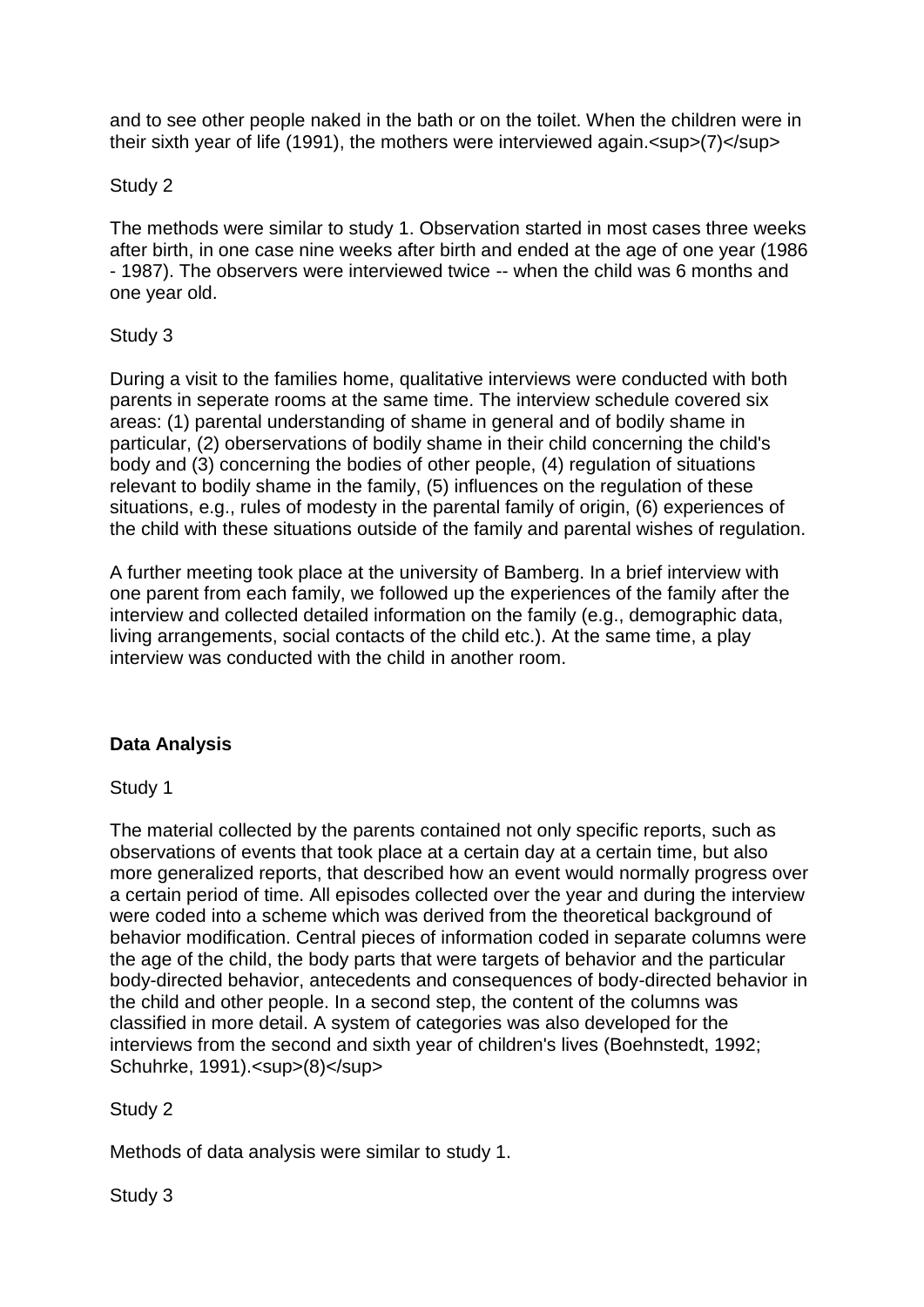Methods of data analysis were similar to study 1. The central pieces of information were now the age of the child when an episode happened, body parts including bodily secretions or waste or body-directed behavior a child was ashamed of, the indicators parents used to identify shame in their children, the people in front of whom or for whom a child was ashamed. A system of categories was also developed for the analysis of the interviews.<sup>(9)</sup>

# **Results Curiosity about the genitals**

In all three of the studies, the interest of children in the sexual characteristics of other people is well documented. In study 1 and 2, the curiosity about the genitals was analyzed in great detail. In the first year of life 50% (two girls, three boys) of the children in study 2 were curious about their fathers genitals. All of them tried to manipulate the genital parts. The following example was reported by a father when his son (C) was 28 weeks old (translated from Schmidt, 1989, p. 93):

*C often reaches out for my penis; he is already strongly interested in it. For the first time it was during diapering; he sat between my legs and I was naked. He reaches out for it and tears it. He always wants to do this now when he sees my penis. But I do not allow it, because it is painful.*

In the second year of life, parents observed interest in parents and siblings, sometimes also in children and adults who did not belong to the family. Usually the interest in the parental genitals preceded the interest in the genitals of siblings and other children (n = 23, p < .01).<sup>(10)</sup>Twenty-four children (92,3%) were interested in their fathers' and 20 children (77%) in their mothers' genitals. The median age for the first interest in fathers and mothers was 18 months (range  $\langle \text{sub}$  = 13 to > 26 months, range  $\langle \text{sub} \rangle = 14$  to > 26 months), interest in girls 21 months (seven children; range = 17 to >26 months), and interest in boys 20 months 15 days (12 children; range =  $13$  to  $>26$  months).  $\langle$ sup $>(11)\langle$ sup $>$ 

In study 1, children's interest in the genitals of other people took on many forms that can be subsumed under six main categories (see table I). Children explored the genitals visually, they manipulated them (e.g., petting or tickling), covered or uncovered them, applied different kinds of care of the body to them (e.g., applying skin care, wiping with tissue), showed knowledge of the genitals by naming them or comparing them between people, and commented on functions or feelings in the genital area or behavior they applied to it. Children's interest in adult women was in most cases reported as behavior directed toward the pubic hair or to the genital area as a whole, but not to less visible structures. In girls the behavior was directed toward the genital area as a whole. Only one girl who was very experienced with her own body, tried to manipulate another girl's clitoris. Most of the reported interest in men and boys was directed toward their penis.

**Table I**. Percentage of girls and boys in their second year of life who showed different kinds of activity towards the genitals of male and female persons

| Categories of<br><b>Behavior</b> | Girls ( $n = 11$ ) |         | Boys (n = 15) |         | $N = 26$ |
|----------------------------------|--------------------|---------|---------------|---------|----------|
|                                  | <b>Males</b>       | Females | <b>Males</b>  | Females | Over All |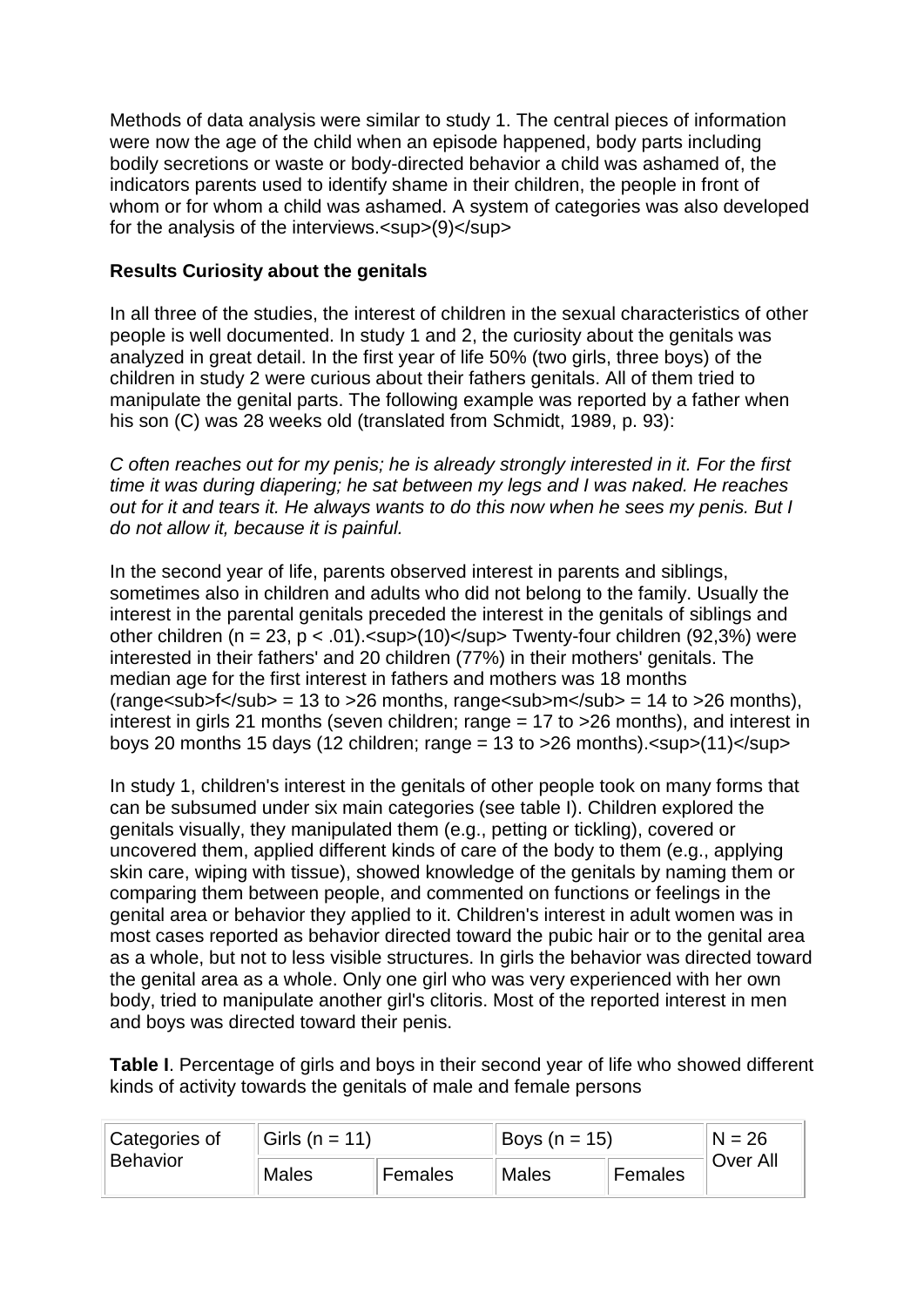| Visual<br>Exploration      | 81.8 | 36.4 | 73.3 | 66.7 | 84.6 |
|----------------------------|------|------|------|------|------|
| Manipulation               | 72.7 | 45.5 | 66.7 | 53.3 | 73.1 |
| Cover/Uncover              | 18.2 | 27.3 | 6.7  | 6.7  | 23.1 |
| Care of the<br><b>Body</b> | 9.1  | 9.1  | 0    | 0    | 7.7  |
| Knowledge                  | 81.8 | 54.5 | 60.0 | 40.0 | 76.9 |
| Comments                   | 45.5 | 18.2 | 13.3 | 13.3 | 30.8 |

Following the children of study 1 into their sixth year of life, the parents of all children had noticed some kind of curiosity concerning the genitals of other people. Only two children never tried to touch the genitals of other people.<sup>(12)</sup>

We compared the interest of children in the parental genitals in the second year of life to the 12 months before the interview in the sixth year of life and expected a reduction because of a satisfaction of curiosity in the children and growing restrictions by the parents. Although, the number of boys or girls who were interested in their mothers' genitals, and the number of girls who were interested in their fathers' genitals, decreased slightly, only the number of boys interested in their fathers diminished significantly (c <sup>2</sup> (1, n = 15) = 3.6, one-tailed, p £.05). The same is true if we only look at touches. The numbers are slightly reduced or stay the same; only the numbers of boys who try to touch their fathers' genitals is significantly reduced (c<sup>2</sup> (1, n = 15) = 2.8, one-tailed, p £.05).<sup>(13)</sup>

The curiosity in siblings cannot be compared as easily, because from the very beginning of study 1, we did not control for their number and gender in the sample and over the years, new siblings were born. As was expected, more children were interested in children outside the family at the second time of data collection  $(c \text{ <sup>2</sup>  $(c \text{ <sup>2</sup>  $(c \text{ <sup>2</sup>  $(c \text{ <sup>2</sup>  $(c \text{ <sup>2</sup>  $(c \text{ <sup>2</sup>  $(c \text{ <sup>2</sup>  $(c \text{ <sup>2</sup>  $(c \text{ <sup>2</sup>  $(c \text{ <sup>2</sup>  $(c \text{ <sup>2</sup>  $(c \text{ <sup>2</sup>  $(c \text{ <sup>2</sup>  $(c \text{ <sup>2</sup>  $(c \text{ <sup>2</sup>  $(c \text{ <sup>2</sup>$$$$$$$$$$$$$$$$ many children interested in parents as in other children (outside the family and siblings) (12 in girls, 18 in boys, 15 in mothers, and 16 in fathers). But for the mothers, it probably was difficult to know about their children's interests outside the house, because the children's life expanded into areas where their parents had no control -- particularly kindergarten.

Signs of emotional expression or arousal may be very important to determine how children evaluate their experiences with other people's genitals. During the detailed observation over the second year of life, no signs of sexual arousal were reported, but rather positive (e.g., joy, laughter, enthusiasm, or fascination), or neutral emotions (e.g., surprise or waiting with bated breath). A few children also experienced negative feelings (crying, cautious, afraid to do something, embarrassed, or uncomfortable). In these situations, the genitals seemed to have the quality of a strange, unknown object for the children. The physical contact with their parents' bodies in general may have an arousing quality for children, e.g., the warmth and pressure they feel, when they are on their parents' arms. Some children started to press their pelvic area in a rhythmical fashion to their parents' belly, a behavior which is known as arousing in other contexts (Kinsey, 1964; Lewis, 1965).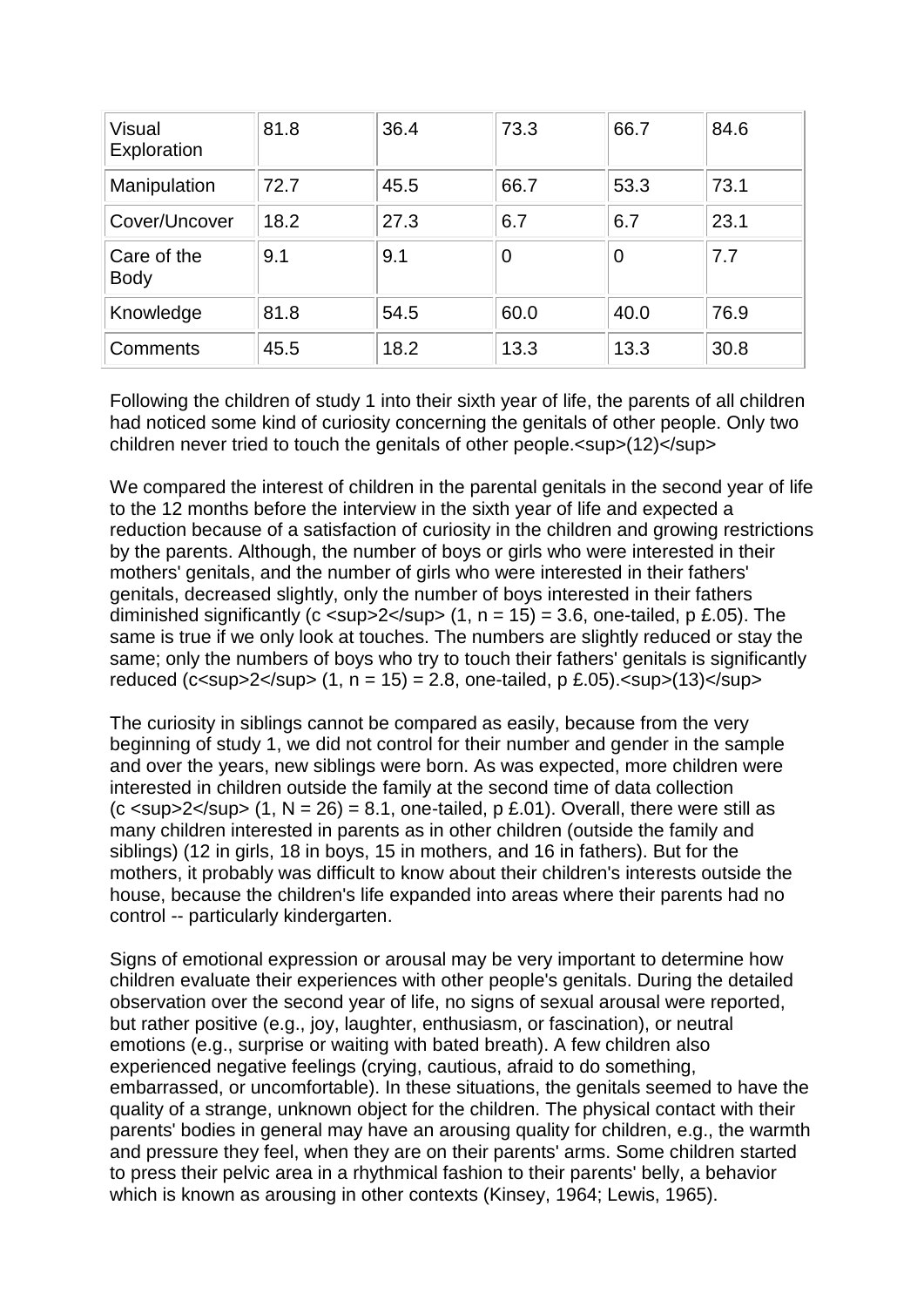In study 3, we asked parents if they remembered situations when their children touched their parents' genitals or their mothers' breast (see next point). We counted only reports of intentional behavior, not touches that happened by chance or while the children cuddled their bodies up to their parents, and we counted only the occurrences during the last 12 months before the interview. Looking for possible developmental changes over the age groups we found a sharp reduction in the proportion of children who touched their fathers' genitals between six and seven years of age. In the younger age groups (20 children aged four to six years) this was reported about 70% of the children, in the older age groups (21 children aged seven to nine years) only about 14% (p £ .001). The data did not show any differences between boys and girls. The maternal genitals had been touched only by one five year old and one seven year old child.

# **Curiosity about the breast**

In study 1, in the second year of life, interest in mothers' breasts (the nipple or the whole breast) was reported in 21 children (80.1%) and in fathers' nipples in three children (11.5%). Although we found somewhat different behavior, it can basically be subsumed to the main categories described for the genitals (see table I). But there was no behavior belonging to the category 'care of the body', and more attempts were made to uncover this part of the body or manipulate it, although it was dressed. Again, as with the male penis, children's occupation took many forms -- e.g., pulling, biting, pinching, petting. Male and female nipples are visually pronounced parts of the body, and even small children can be very much aware of the nursing function of the female breast, particularly when they have younger siblings. One mother (M) observed the following situation when her 19 month old son (D) saw her naked about two months before the birth of a younger brother (translated by the author):

*"D noticed how some milk came out of Ms breast. He was totally puzzled and pressed it over and over again. He put his finger into the milk and licked it from the finger. All of a sudden, he ran into the adjoining room and got a small plastic jug and held it underneath the nipple." (Note: M believes that D does not remember that he has been breast-fed himself.)*

Interest in the maternal breast was reported for all except one child (96.2%), and only two children never attempted to touch the breast. In the second interview, still 19 children (73.1%) had shown interest during the last year and 15 (57.7%) had touched the breast also. Differently from children's interest in the genitals, neither gender was more curious about the maternal breast in the younger or the older age groups. In study 3, 68.3% had touched their mothers' breast and the reduction seemed to go on more continuously than in the case of the paternal genitals. Eighty-five percent of the younger age groups touched their mother's breasts and 52% of the older age groups ( $p \nvert$   $E$  .05). In some cases the breast became a fascinating object for the whole family and had an erotic and a nourishing meaning. A mother of two daughters  $(K =$ sampled child, 5 years old) described this very lively in study 3 (translated by the author) and also how she felt that the behavior of the other family members intruded into her private sphere.

*Interviewer: "What do you think, does it sometimes happen that children touch the genitals of their parents or their mother's breast?"*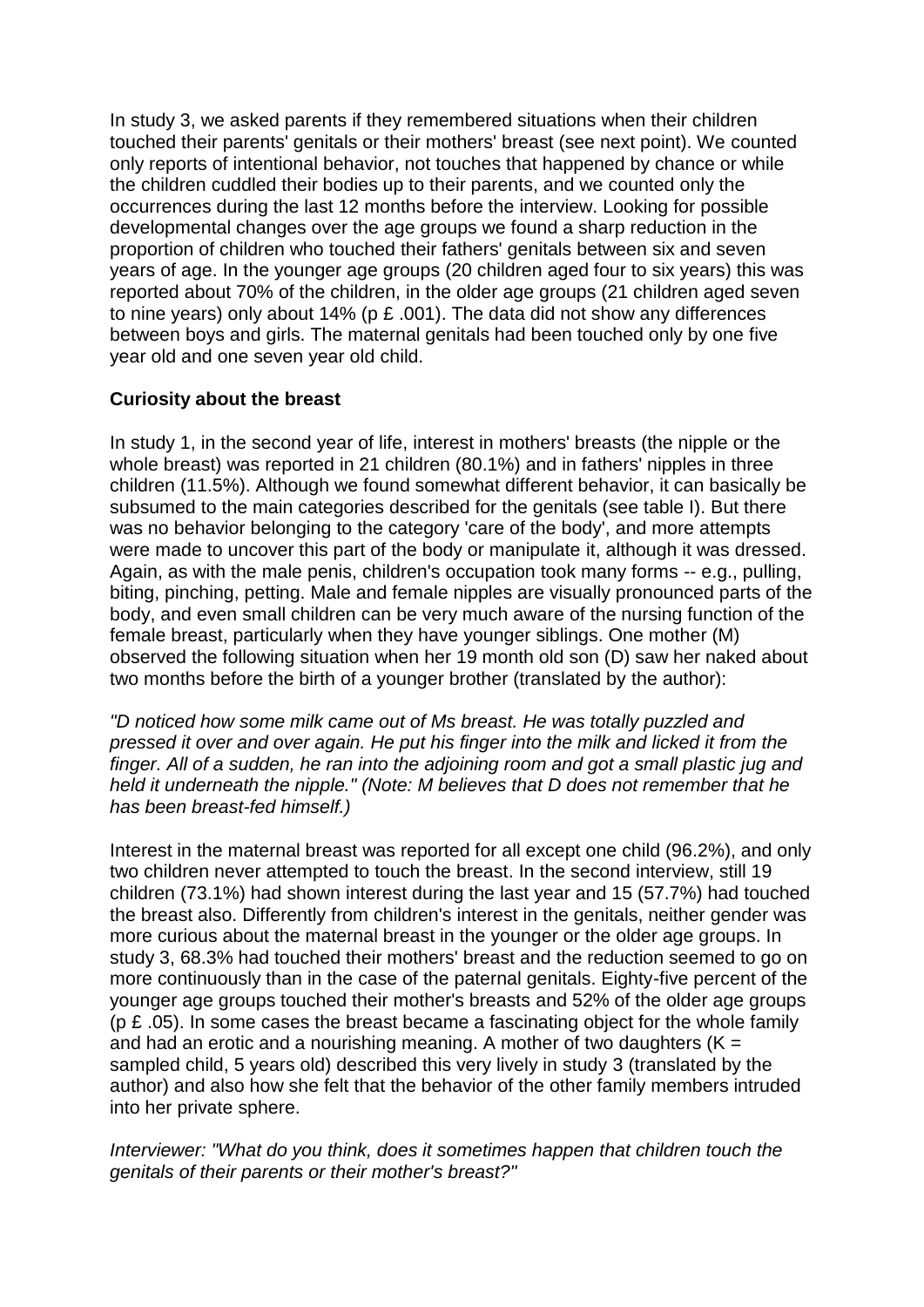*Mother: "I don't know how it is in other families. With us it happens quite often. Particularly the breast is something very fascinating for our children. Perhaps, because they recognize that I find my breasts very beautiful and that I like them, and my husband also likes them very much. He also includes the children often, according to the motto: 'Your Mom has terrific breasts, hasn't she!?' And the children often question me: 'Is there no more milk in it anymore?' Or they urge me: 'Mom, please make the milk spurt again.' "*

#### *Interviewer: "Ah!" (laughs)*

*Mother: "Yes. They want me to tell them how it was when they suckled at my breast. And they want to know: 'Mom, can't we have another baby?' or they ask: 'May I have a taste again?' -- Not a long time ago, for a while, they have tasted from time to time."*

#### *Interviewer: "Suckled, how it feels like?"*

*Mother: "Yes. But some time it became too much. I had a feeling as if everybody in the family grabs it whenever he wants to. I told my family: 'No, I don't want this anymore. You can touch my breast, but not constantly, and not without asking me -- I don't do this to you either.' Also, anything that is connected with the breast, e.g., a bra, is something very fascinating for the children. A short time ago, K has put on some of my dresses, jogging pants and a jacket, and then she opened the jacket and had a body underneath. I touched it and said: 'K, you should stuff it a bit.' But then I noticed that she did already wear one of my bras underneath." (laughs)*

## **Bodily shame in children**

Most of the parents in study 3 evaluate bodily shame as something which is valuable and necessary. Mothers probably appreciate bodily shame more than fathers do, because they question its value less often (p£ .05), e.g., by telling that they personally would not have a problem walking around nude and that bodily shame is something forced upon a person by society, or that too much bodily shame is unhealthy. When parents spoke in terms of society about bodily shame, their argumentation went to the positive or to the negative; if they viewed bodily shame in terms of self-protection their evaluation was always positive.

We asked parents if they remembered situations in which their children were considerate of the need of privacy or the possibility of bodily shame in other people. Parents told us episodes which showed consideration for the needs of privacy in other people, but also vicarious shame. In a conservative analysis, we took only the earliest episodes into consideration that were rated as examples by the parents without doubt, and in which the behavior of the children was not related to direct attempts of other people to make them more considerate or ashamed. A comparison with bodily shame about children's own bodies shows that the ages of onset of selfdirected shame and of other-directed shame are correlated  $(r = .68, p < .001)$ . However, it is also true that other-directed shame occurs significantly later ( $t = 3.52$ , p < .01). In many cases the parents seem to be uncertain, if their children are considerate. In the conservative analysis the parents of only 68.3% of the children had noticed vicarious shame or consideration. If we take into account all reported episodes -- also the ones where parents were uncertain, or children needed an impulse from outside, or only the researcher classified the episode as shameful -- all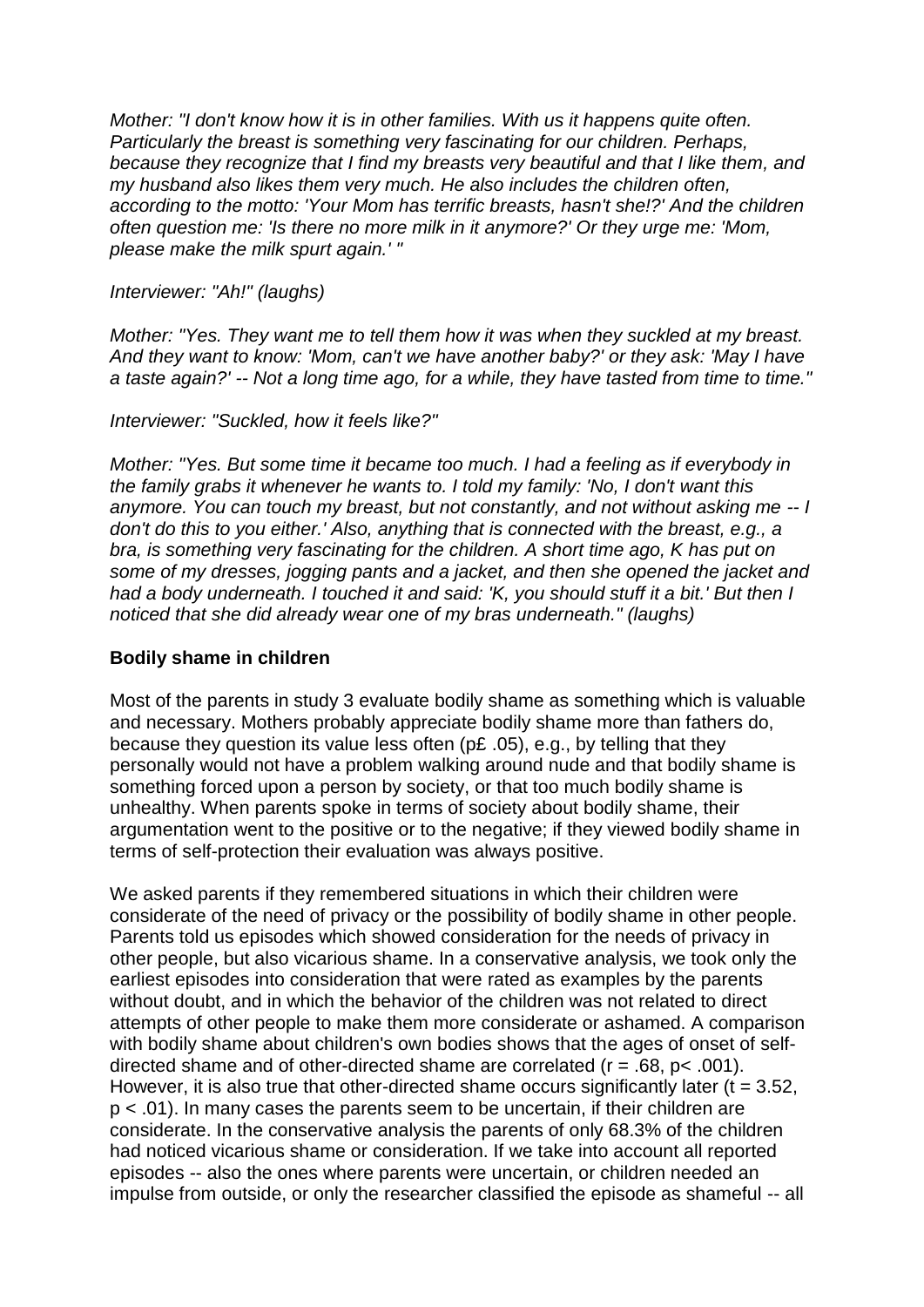children showed signs of other-directed shame before the age of nine.<sup>(14)</sup> No difference was found between boys and girls in the onset of other-directed shame (conservative analysis:  $t = -1.21$ , n.s., all episodes:  $t = -0.38$ , n.s.).

Parents used a variety of cues as indicators of other-directed shame in children that were divided in three groups. The following statements are based on the number of children for which certain indicators were reported. The first group, labelled 'emotional cues', includes classic, nonverbal indicators of shame such as avoidance of eye contact, slumped posture etc., but these were very rarely recalled by the parents. In many episodes, parents spoke only of shame or embarrassment without mentioning further indicators. Other emotions or moods were also indicators (e.g., to be frightened, to feel insecure). In some emotion theories shame is only seen as one type of social anxiety and parents may have used fear-related words as synonyms for shame or embarrassment. However, some emotions may typically occur in the process of coping with shame or embarrassment and may therefore be indicative of shame or embarrassment.<sup>(15)</sup>This may be the case for the second most common emotional indicator: to horse around, make fun of something or somebody. Another group of indicators are the 'cognitive-evaluative cues', e.g., if a child verbalizes the correct dressing codes. The most common one was to state that somebody is ashamed or should be ashamed. The third group are 'action-oriented cues'. The most common of these and the most common of all indicators was to withdraw from the situation.

# **Parental management of situations relevant to bodily shame**

The experiences that children have with the sexual parts of other people are influenced by the developmental status of the child and by the opportunities the child has to get acquainted with these parts. In the samples reported in this article, nudity in the family is something most parents seem to be comfortable with. In study 1, both in the second and in the sixth year of life, all children were allowed to see other family members naked when they were taking a bath or shower. In study 3, parents where asked when they would accept nudity among family members -- if variables as sex of the family members, age of the child or type of situation would make any difference.

Most parents thought it is okay if children see their parents naked until puberty. Their answers on a possible age limit ranged between nine to ten years and 20 years of age. Many parents expected that children would dislike parental nudity at an earlier time than their parents, fewer expected the opposite (c $\langle$ sup $\rangle$ 2 $\langle$ sup $\rangle$  (1, n = 63) = 8.3, p £ .01). One should not underestimate the influence of children on parental bodily permissiveness. Only very few parents felt that their permissiveness decreased when children entered their lives, but a relatively large group of mothers but not of fathers ( $p = .01$ ), reported that they became more permissive. Maybe that happened because the child was the first person who was so close to them. Their permissiveness mostly increased in situations relevant to care of the body and elimination of wastes and allowing somebody being very close during sleep. And parents expected to become more restrictive when their children would grow older or when they would feel that their children started to evaluate the parental bodily appearance in terms of sexuality or attractiveness.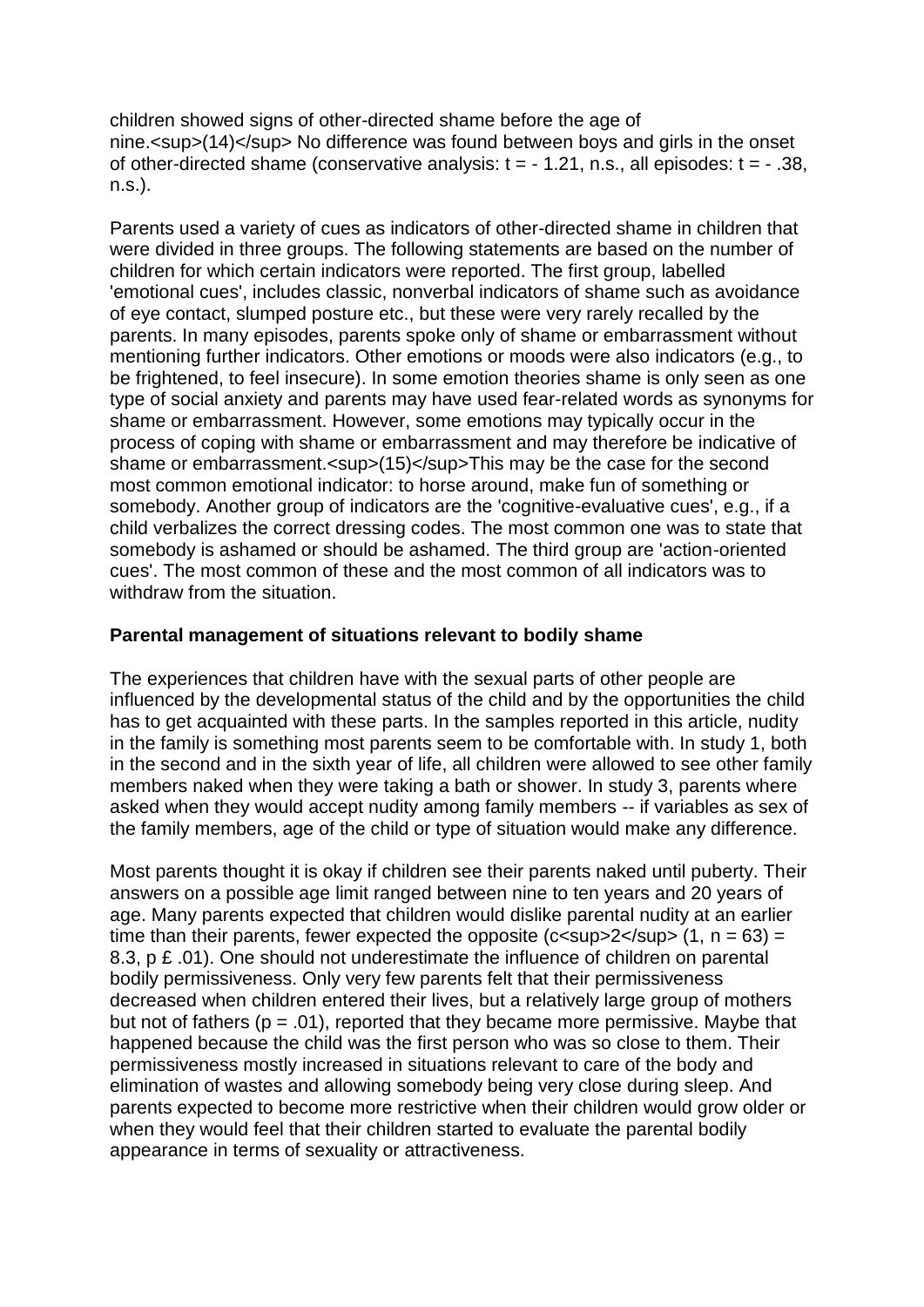According to parents, limitations of nudity among siblings occur usually in prepuberty and puberty (variation: six or seven years to 18 years). Most parents believed that the children themselves would start reducing nudity in front of siblings, fewer believed that the parents would have to regulate nudity ( $c$  < sup >  $2$  < /sup >  $(1, n= 75)$  = 33.3, p £ .001). But parents believed they would intervene under certain conditions: If one child forces another one, if a child cannot defend himself, if there are sexual relations or touches among siblings, or if children are laughed at because of their bodily appearance. A common intervention to reduce erotic tension among siblings, or to establish a private sphere, is to give children separate rooms or at least to segregate the sexes.

Many parents, siblings and even other people who visited the family homes were confronted with the genital interest of children, when they went to the toilet. In study 1 in the second year of life, this was reported from 69.2% of the children. Going to the toilet is one of the few situations when the genitals become visible, and in addition to this, the elimination of wastes, particularly urine, is a fascinating process to children. In the second year of life, all children sometimes joined their parents when they went to the toilet. In the sixth year of life significantly less children did this (c <sup>2</sup><sub>mother</sub> (1, N = 26) = 3.06, onetailed, p £.05, c<sup>2</sup><sub>father</sub> (1, N = 24) = 9.3, onetailed, p £.01). Our studies show that the toilet situation is more restricted than the cleaning situation. In study 1, all children in their second and in their sixth year were allowed to come into the bathroom when other people took a shower or bath or washed themselves. In study 3, the parents were also asked if and how they protected themselves during the care of the body and while going to toilet.

More parents mentioned measures of protection for the toilet situation than for the body cleaning situation and the measures they mentioned were more restrictive, e.g., locking the door or telling children that one does not want to be disturbed. For both situations, many parents declared that they did not really protect themselves out of shame or embarrassment, but that they would just feel uneasy or disturbed by the curiosity or restlessness of the children.

Asked for expressions of physical affection between parents and what the children were allowed to watch, we developed the following categories from the parental answers: tenderness (e.g., to take into someone's arms, to cuddle, rarely to pet each other), eroticized kinds of tenderness (e.g., touch the breast, pinch into the buttocks), tenderness in bed (dressed), sexual prelude, intercourse, rest. Parents almost exclusively spoke about tenderness and intercourse and they distinguished sharply between them: 73 of 75 parents thought that they would not want their children to observe intercourse but no one mentioned tenderness, and 67 of 73 parents thought that it would be harmless when children observe tenderness. In many cases parents thought that it would even be desirable, because tenderness counterbalances quarrels between the parents. It is a sign that parents still like each other. Besides, children should learn how to be tender for their own future relationships. Twenty-five parents believed that the observation of intercourse might have negative consequences for children, but except for nine parents they confined this to certain conditions. Thirty-two parents frankly said that they would feel uneasy and that intercourse belongs to their private sphere from which the children are excluded. All couples described measures they used to protect their sex life. Mostly, they mentioned having sex when children are asleep, or that children sleep in separate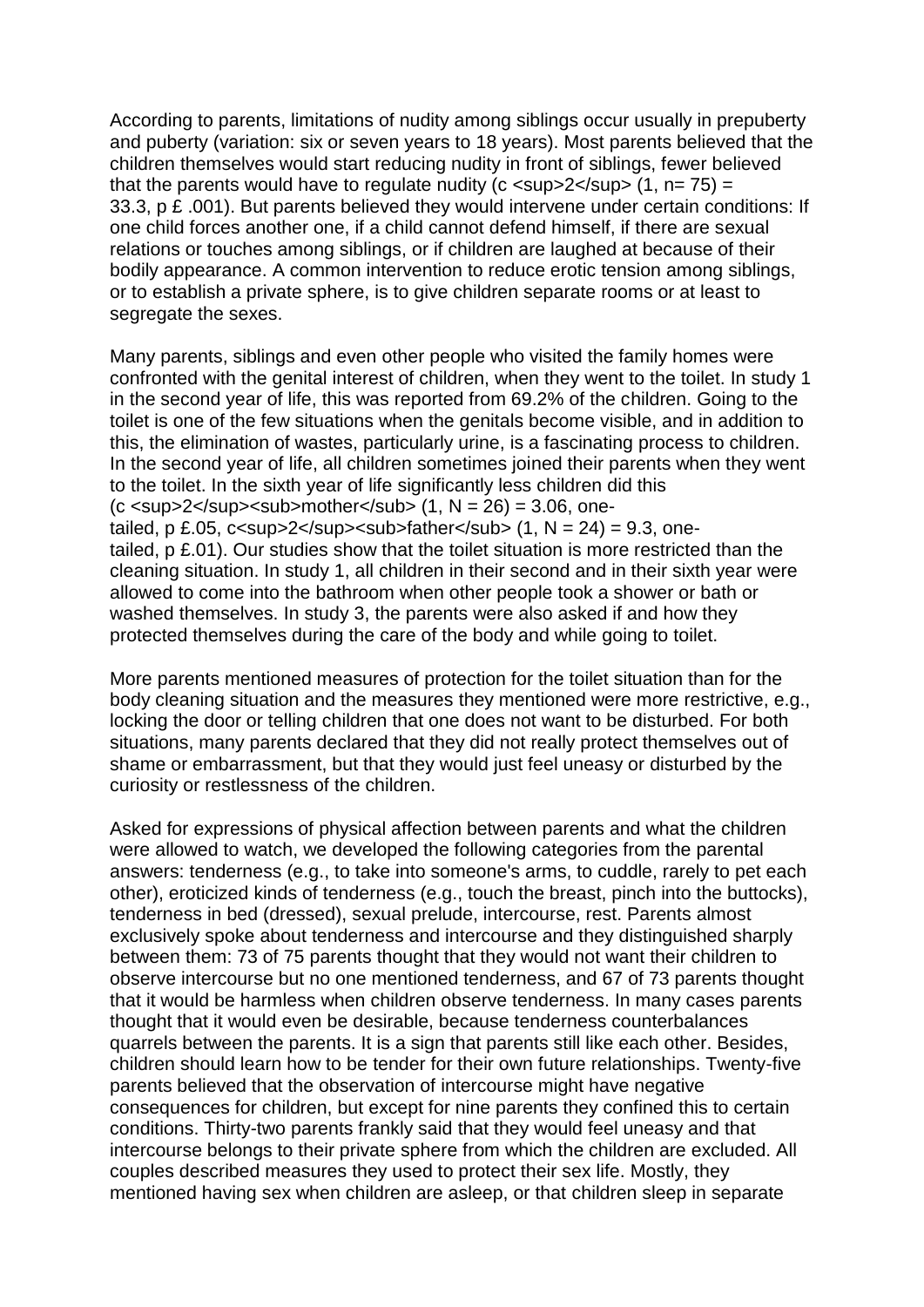rooms sometimes far away from the parental room, or having sex when children are out of the house or are occupied playing. With the couples who had sex during the day when children were at home (37%), children were usually informed that their parents did not want to be disturbed and sometimes older siblings took care of the younger ones during this time. It is an open question if children know what parents do when they want to be by themselves. In general, very few parents locked the door when they had sex.

## **Discussion**

The results show a strong and continued interest of children about the sexual body parts of other family members which starts as early as the first year of life and can be followed till the beginning of middle childhood. From this time onward the data are not sufficient to determine what happens to children's curiosity in the family. The results shed light particularly on the interest in the parental genitals and the maternal breast, but somewhat also on the interest in the genitals of siblings and other people. By means of the parental observations, children's interest in the second year of life could be described in great detail. It is expressed through many different kinds of behavior which show visual exploration, manipulation and also some cognitive reflection.

From the observations of children's interest in their own bodies we know that mothers accept or allow children genital self-exploration if it grows out of children's own impulses. However, mothers intentionally stimulate or further only knowledge and hygiene but not manipulation and self-stimulation (Schuhrke, 1991). Therefore we expected any kind of touch to be very restricted in the relation to other people also. Many children touched the parental sex parts. Mostly this was described for the maternal breast and the paternal genitals. Touches of the maternal genitals seemed to be somewhat less common than touches of the maternal breast or the paternal genitals. They are particularly rare according to the answers of mothers in study 3. This may be the case, because for mothers in study 3, the interest in their breasts seemed to be so prominent compared to the genital interest and also the mothers of study 1 were more used to detailed observation. Also the female genitals may be particularly shame prone. Duerr (1990) gives many examples of societies where the female genitals are reputed as ugly and disgusting and females are very much ashamed of their genital parts. However, even in societies where the genitals are viewed as beautiful, females show shame in the sense that they cover their genitals. The mothers in study 1 had been in the investigation for a long time and developed a trustful relationship with the researcher. Evidence for this may be seen in the willingness of all mothers to take part in a follow-up study when the children where five years old. The mothers in study 3 had only one face-to-face contact with the interviewer before the interview. Each family was visited at home once by the research team responsible for the interviews before data collection began.<sup>(16)</sup>

There may be a reduction of interest in the parental sex parts in general and touches in particular around the end of early childhood. In study 1, this was obvious between sons and fathers for interest in general and for touches, and in study 3, between children of both sexes and fathers for touches. This reduction can probably be attributed to a decrease of children's curiosity because they have gained enough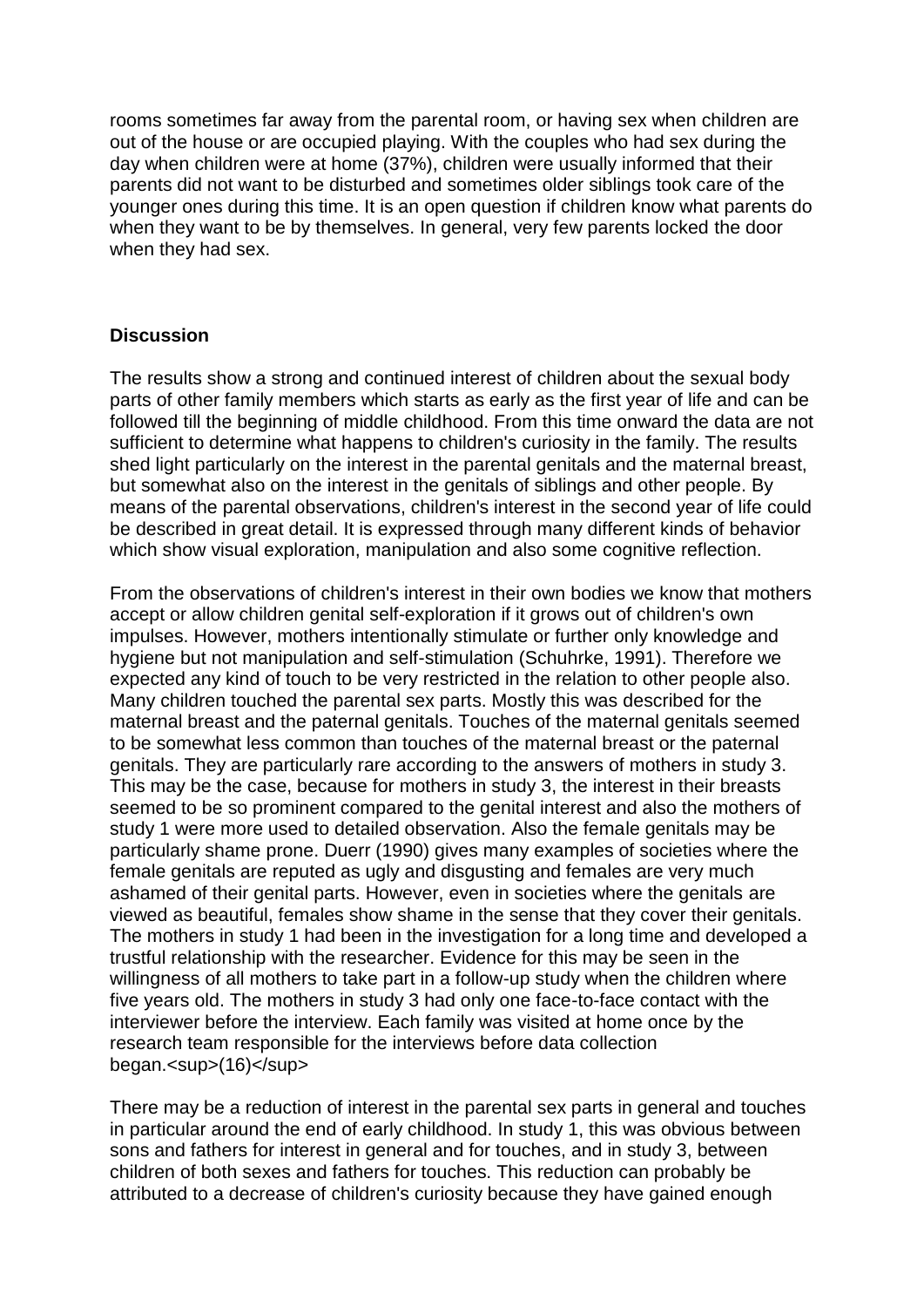information about the sex parts and it can also be attributed to changes in parental modesty. Maybe Wolffheim's (1966) interpretation is correct: that the erotic interest in other children replaces the interest in parents. Our data also show an increase of interest in other children.

Parents feel comfortable with nudity in the family for a long time, and limitations seem to be more often initiated by the child than by the parents. But with touching of the genitals, the parents are more actively limiting it, and in many cases they mention earlier ages than with nudity. Again it seems that parents want sexual knowledge for their children, and therefore, in many cases, they allow for a certain amount of exploration. But as soon as they feel that sexuality becomes a part of the parentchild-relationship, they withdraw. What is interpreted as sexual is part of a script (see Simon and Gagnon, 1986), which despite societal regulations, has features that vary between individuals or families. For many parents, touching of the genital parts may already be sexual; for other parents it becomes sexual if they observe signs of arousal in themselves or their children, and some parents become afraid that their children mistake them for sex partners when the children's interest is very frequent and lasts for a long time.

In some situations, parents are more modest than in others. Parents find it perfectly acceptable when children are with other family members when they take a shower or bath or wash themselves. But parents feel more uneasy when children are with them when they go to the toilet. This is a difference which seems to exist at least for several decades in our western society (see de Swaan, 1989). There is also more body shame connected to defecation than to urination (Schuhrke, 1996). Although, children are constantly confronted with sexual behavior in the media, the sexual intercourse of their parents is still hidden to them. For our sample, one can summarize the attitude of the most liberal people as follows: 'Children should know about intercourse and that their parents do something like that, but no demonstration please!'

In the situations relevant to bodily shame we have looked at, parents relied more on the growing consideration of children than on locked doors. But consideration grows more slowly than the need for bodily privacy in the children themselves, because the cognitive processes required from the child are more complex.

In the opinion of many parents, the fear or expectation of shame or embarrassment is not the reason for protecting their bodily privacy in front of other family members. Further research is needed to explore the need for privacy and the emotions that emerge when privacy is violated. Interviews have to focus more on parents. They may actually not feel any shame when other family members are present, but at the same time they are probably oblivious to subtle behavioral adjustments they make. For example, parents may avoid to touch their genital parts except for hygiene and mothers may postpone the shaving of their pubic hair when others are around. As described in the introduction, shame in general is an emotion that occurs when internalized social standards are not met, rules are not complied with, or private information is disclosed to the public. In the emotion process, the self is evaluated negatively (Lewis, 1993). It is probably difficult for parents to realize that a negative emotion, such as shame, (or its milder form -- embarrassment) emerges among family members, particularly because on a conscious level they ascribe a positive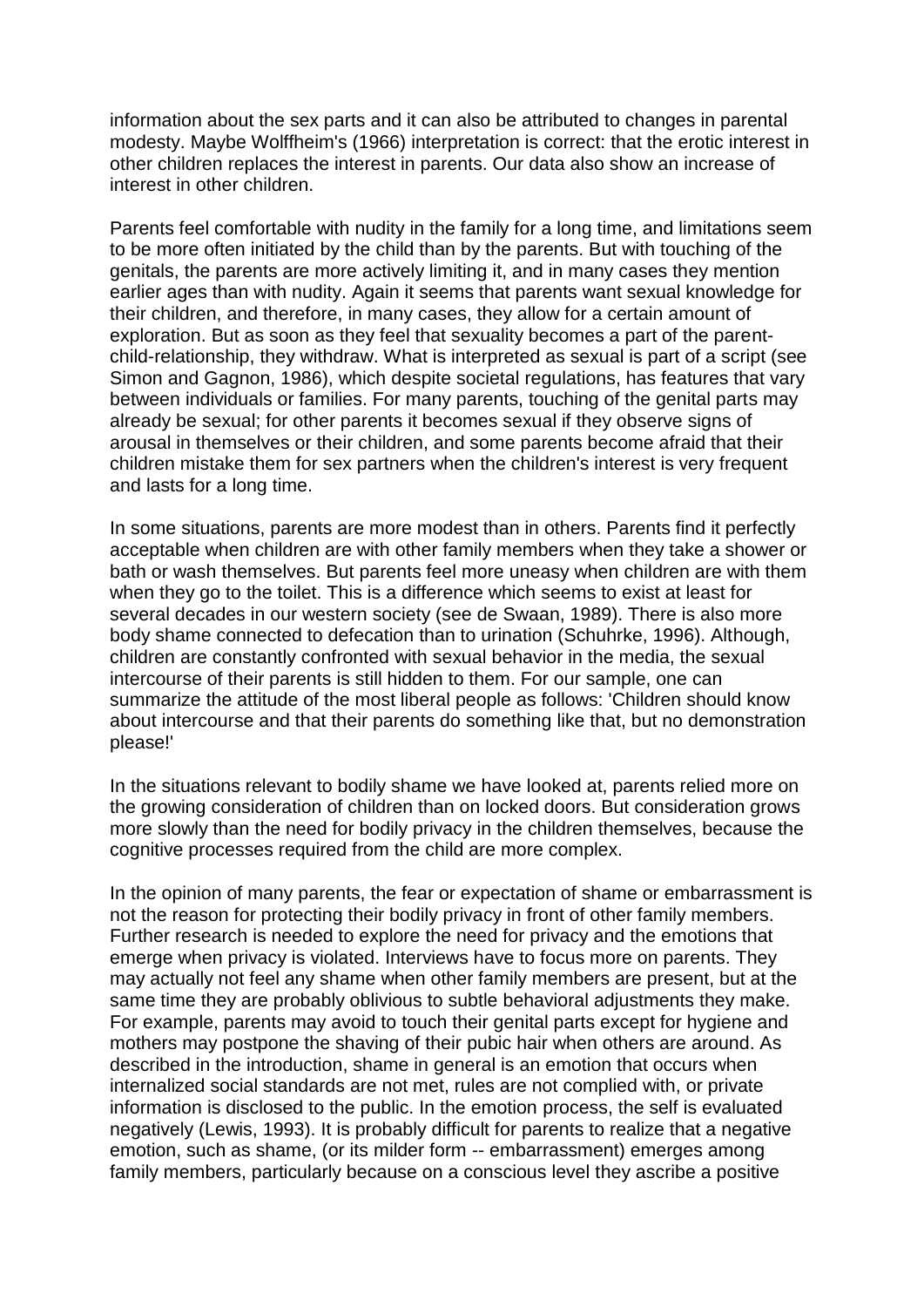value to nudity in the family. Observation of nude people, for example, seems necessary for children to learn about physical sex differences.

## **Acknowledgements**

Credit for the investigations must be shared with a number of psychology students who participated in data collection and analysis. I would like to mention particularly the names of those students who finished their master theses in one of the projects or worked with me for extended periods of time on the data that are the basis of this article: Anne Schmidt, Tatjana Boehnstedt, Anneliese Stadler, Doris Pinz, Bernd Hildner, and Alexandra Rank.

## **Notes**

(1) Correspondence should be addressed to Department of Social Work, Evang. Fachhochschule Darmstadt, University of Applied Sciences, Zweifalltorweg 12, 64293 Darmstadt, Germany.

(2) Wolffheim summarizes the criteria that made her judge children's friendships as erotic (1966, p. 132): The children lived in kindergarten, sometimes also outside of it, predominantly with and in their friendship partners. They isolated themselves from the community and created and formed their fantasy games together. They were eager for physical touches, exchange of tenderness, and tried onanistic games. Jealousy, fights to have the partner all for oneself, dominance and submission, in some cases almost bondage, were conspicuous.

(3) For an excellent overview particularly centered around the developmental aspect see Fisher and Tangney (1995).

(4) Nudity may for example be okay in front of certain people and in certain places and in others it is not!

(5) The expression will be used in a broad sense which covers all behavior that shows that somebody protects bodily privacy and the emotions that occur when bodily privacy is endangered.

(6) Study 3 was funded by the Federal Centre of Health Education (FCHE) - Department of Sex Education, Contraception and Family Planning - Ostmerheimerstr. 220, D-51109 Köln.

(7) More details on data collection and observer reliability are reported in Schuhrke (1997, 1991).

(8) More details on the analysis of observations and the interviews and the interrater reliability are reported in Schuhrke (1997, 1991).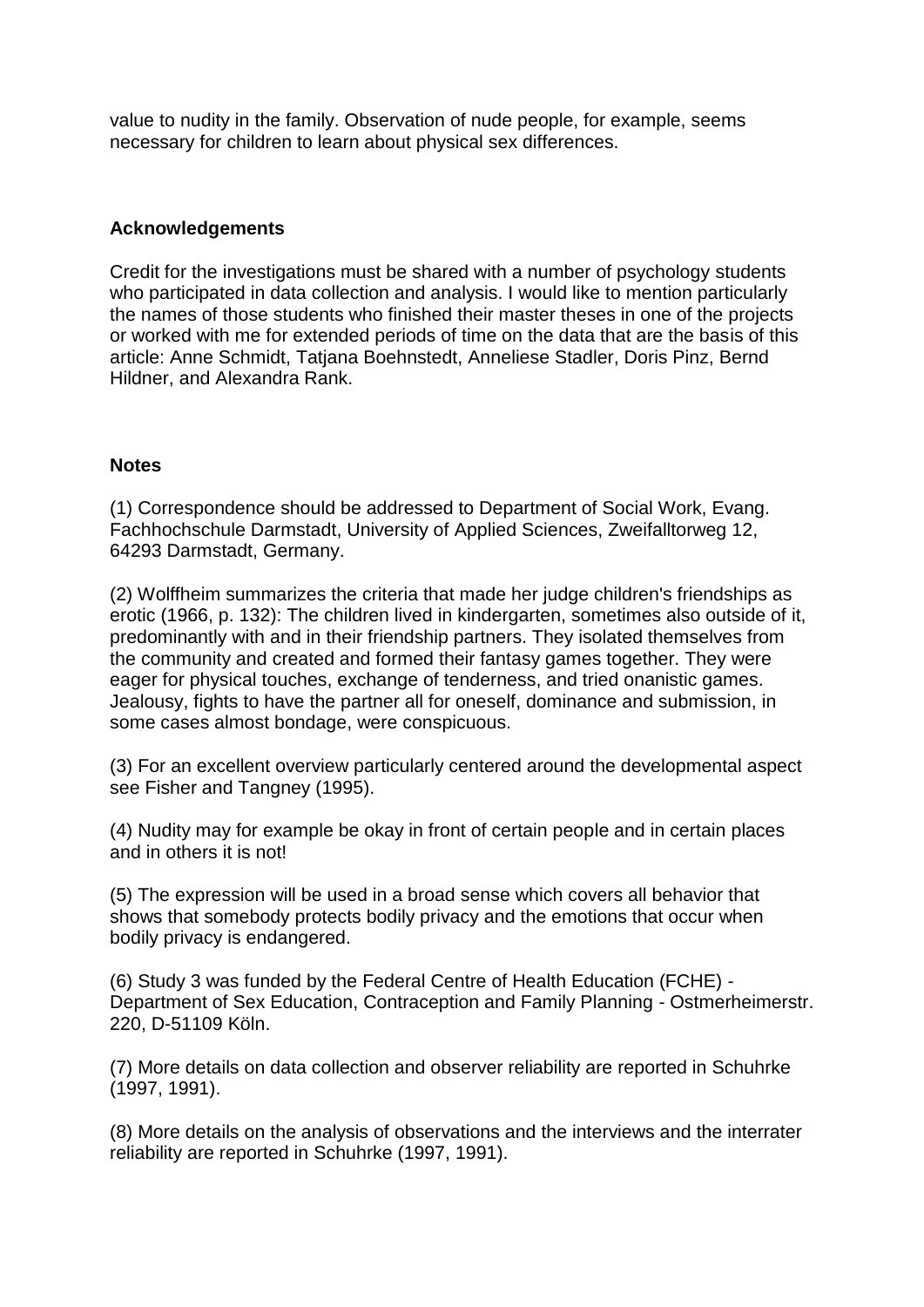(9) The interrater reliability was checked and will be published in a book containing the complete analysis of all data of the project.

(10) One child was excluded from the comparison because of problems in dating the first episodes.

(11) For the calculation of the median, we only used the data of the children who developed an interest during the period of observation. In the information on the range, all children are included: a theoretical value of '>26 months' means 'no interest during the period of observation and till the final interview'.

(12) The expression 'to touch' includes 'manipulation', 'cover/uncover', and 'body care'.

(13) Thirty-one percent of the children touched their mothers' genitals and 46% their fathers' in the year before the second interview.

(14) The correlation and difference to self-directed shame is also found under this kind of analysis:  $r = .49$ ,  $p < .001$ ;  $t = 4.3$ ,  $p < .001$ .

(15) Laughter and expressions of anger are discussed in the literature (see Tangney et al., 1992; Retzinger, 1987).

(16) From a study of Californian upper middle-class families in the 1970s, Rosenfeld, Bailey, Siegel, and Bailey (1986) report that 30% of 8- to-10-year old girls still touch the paternal genitals and 45% of the boys the maternal breasts or genitals.

**References**Andrews, B. (1997). Bodily shame in relation to abuse in childhood and bulimia: A preliminary investigation. Brit. J. Clin. Psychol. 36: 41 - 49. </dir>Boehnstedt, T. (1992). Koerperkontakt und Sexualitaet Fuenf- bis Sechsjaehriger aus der Sicht ihrer Muetter: Bezugspersonen, Interesse, Wissen, Erfahrungen, Grenzen [ Physical Contact and Sexuality of Five-to-Six-Year-Olds from the View of their Mothers: Care-Takers, Interest, Knowledge, Experiences, Limitations] . Unveroeff. Diplomarbeit, Universitaet Bamberg. </dir>Cohen, K.M., and Savin-Williams, R.C. (1996). Developmental perspectives on coming out to self and others. In Savin-Williams, R.C., and Cohen, K.M. (eds.), The Lives of Lesbians, Gays, and Bisexuals. Children to Adults*.*Harcourt Brace College Publ., Fort Worth, pp. 113-151. </dir>Duerr, H.-P. (1990). Intimität [ Intimacy] (Der Mythos vom Zivilisationsprozeß Bd. 2). Suhrkamp, Frankfurt a.M. </dir>Duerr, H.-P. (1988). Nacktheit und Scham [ Nudity and shame] (3. Aufl., Der Mythos vom Zivilisationsprozeß Bd. 2). Suhrkamp, Frankfurt a.M. </dir>Elias, N. (1992): Über den Prozeß der Zivilisation. Soziogenetische und psychogenetische Untersuchungen [ On the the Process of Civilization. Sociogenetic and Psychogenetic Studies] Bd 2: Wandlungen der Gesellschaft. Entwurf zu einer Theorie der Zivilisation (17. Aufl.). Frankfurt a.M., Suhrkamp. </dir>Feiring, C., Taska, L., and Lewis, M. (1996). A process model for understanding adaptation to sexual abuse: The role of shame in defining stigmatization. Child Abuse and Neglect 20: 767-782. </dir>Freud, S. (1961). Drei Abhandlungen zur Sexualtheorie [ Three Treatises on the Theory of Sexuality] . Fischer Taschenbuch Verlag, Frankfurt a.M. </dir>Goldman, R.J. and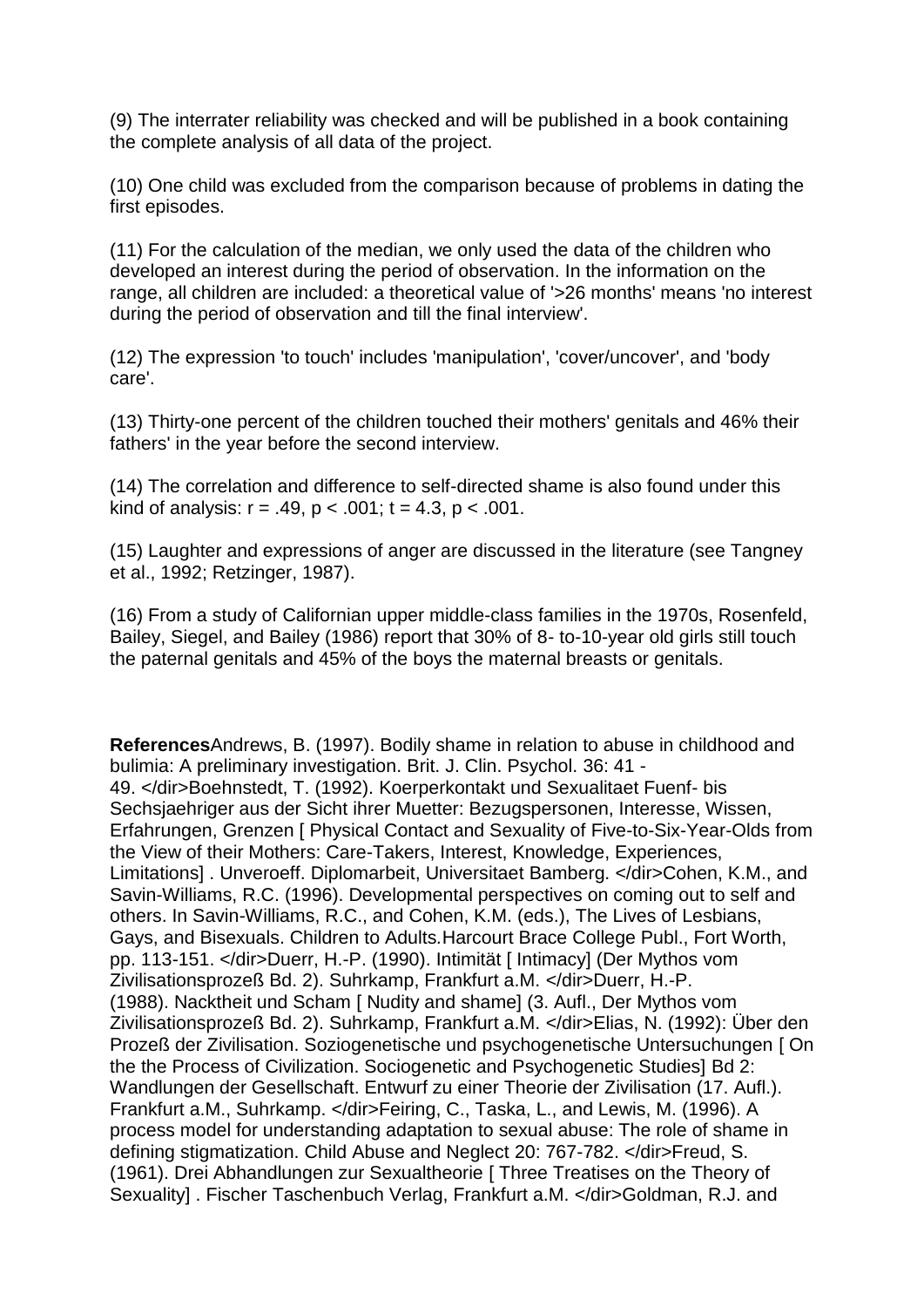Goldman, J. (1983). Children's perceptions of sex differences in babies and adolescents. A cross-national study. Arch. Sex. Behav*.* 12: 277-294. </dir>Izard, C.E. (1991). The psychology of emotions. New York: Plenum. </dir>Keltner, D., and Buswell, B. N. (1996). Evidence for the distinctness of embarrassment, shame, and guilt: A study of recalled antecedents and facial expressions of emotion. Cognition and Emotion 10: 155 - 177. </dir>Kinsey, A.C., Pomeroy, W.P., Martin, C.E., and Gebhard, P. (1953). Sexual Behavior in the Human Female. Philadelphia, Saunders. </dir>Lewis, M. (1993). Self-conscious emotions: Embarrassment, pride, shame, and guilt. In Lewis, M. (ed.),Handbook of Emotions. The Guilford Press, New York, pp. 563 - 573. </dir>Lewis, W.C. (1965). Coital movements in the first year of life. Int. J. Psychoanalysis 46: 372 - 374. </dir>Malatesta, C.Z. (1989). The role of emotions in the development and organization of personality. In R.A. Thompson (ed.), Nebraska symposium on motivation (Vol. 36). University of Nebraska Press, Lincoln. </dir>McClintock, M.K. and Herdt, G. (1996). Rethinking puberty: The development of sexual attraction. Current Directions Psychol. Sci. 5: 178- 183. </dir>Meyer-Bahlburg, H.F.L. (1995). Psychoneuroendocrinology and sexual pleasure: The aspect of sexual orientation. In Abramson, P.R. & Pinkerton, S.D. (eds.), Sexual Nature, Sexual Culture*.* The University of Chicago Press, Chicago, pp. 135 - 153. </dir>Miller, R.S. (1995). Embarrassment and social behavior. In Tangney, J.P., and Fischer, K.W. (eds.), Self-Conscious Emotions: The Psychology of Shame, Guilt, Embarrassment, and Pride. The Guilford Press, New York, pp. 322 - 339. </dir>Rosenfeld, A., Bailey, R., Siegel, B., and Bailey, G. (1986). Determining incestuous contact between parent and child: Frequency of children touching parents' genitals in a nonclinical population. J. Am. Acad. Child Psychiatry25: 481- 484. </dir>Rosenfeld, A., Siegel-Gorelick, B., Haavik, D., Duryea, M., Wenegrat, A., Martin, J., and Bailey, R. (1984). Parental perceptions of children's modesty: A crosssectional survey of ages two to ten years. Psychiatry 47: 351-365. </dir>Schmidt, A. (1989). Frühkindliche Sexualität. Teil 2: Genitales Koerperentdecken und Koerperkontaktverhalten im ersten Lebensjahr*.*[ Early Childhood Sexuality. Part 2: Genital Body Discovery and Physical Contact Behavior in the First Year of Life] . Unveroeff. Diplomarbeit, Universitaet Bamberg. </dir>Schmidt, G. (1995). Emanzipation und der Wandel heterosexueller Beziehungen [ Emancipation and the change of heterosexual relationships] . In Düring, S., and Hauch, M. (Hrsg.), Heterosexuelle Verhältnisse. Enke, Stuttgart, S. 1 - 13. </dir>Schuhrke, B. (1991). Koerperentdecken und psychosexuelle Entwicklung: Theoretische Ueberlegungen und eine Laengsschnittuntersuchung an Kindern im zweiten Lebensjahr [ Body Discovery and Psychosexual Development: Theoretical Considerations and a Longitudinal Study of Children in their Second Year of Life] . Roderer, Regensburg. </dir>Schuhrke, B. (1996). Shame of Urination and Defecation in 2- to 9-Year-Old Children. Poster presented at the 22nd Annual Meeting of the IASR, Rotterdam, June 26-30. </dir>Schuhrke, B. (1997). Genitalentdecken im zweiten Lebensiahr [ Genital discovery in the second year of life] . Z. Sexualforschung 10: 106-126. </dir>Schuhrke, B. (unter Mitarbeit von Rank, A. u.a.) (1998). Kindliche Körperscham und familiale Schamregeln: eine Studie *[*Bodily Shame in Children and Rules of Modesty in the family: A Study] . (i. A. d. Bundeszentrale für gesundheitliche Aufklärung, Forschung und Praxis der Sexualaufklärung und Familienplanung Bd. 11). Hrsg. BZgA, Köln. </dir>Simon, W., and Gagnon, J.H. (1986). Sexual scripts: Permanence and change. Arch. Sex. Beh*.*  15: 97 - 120. </dir>Swaan, A. de (1989). Die Inszenierung der Intimität. Wohnverhältnisse und Familienleben [ The arrangement of intimacy. Living conditions and family life] . In Buchholz, M.B. (Hg.): Intimität. Über die Veränderung